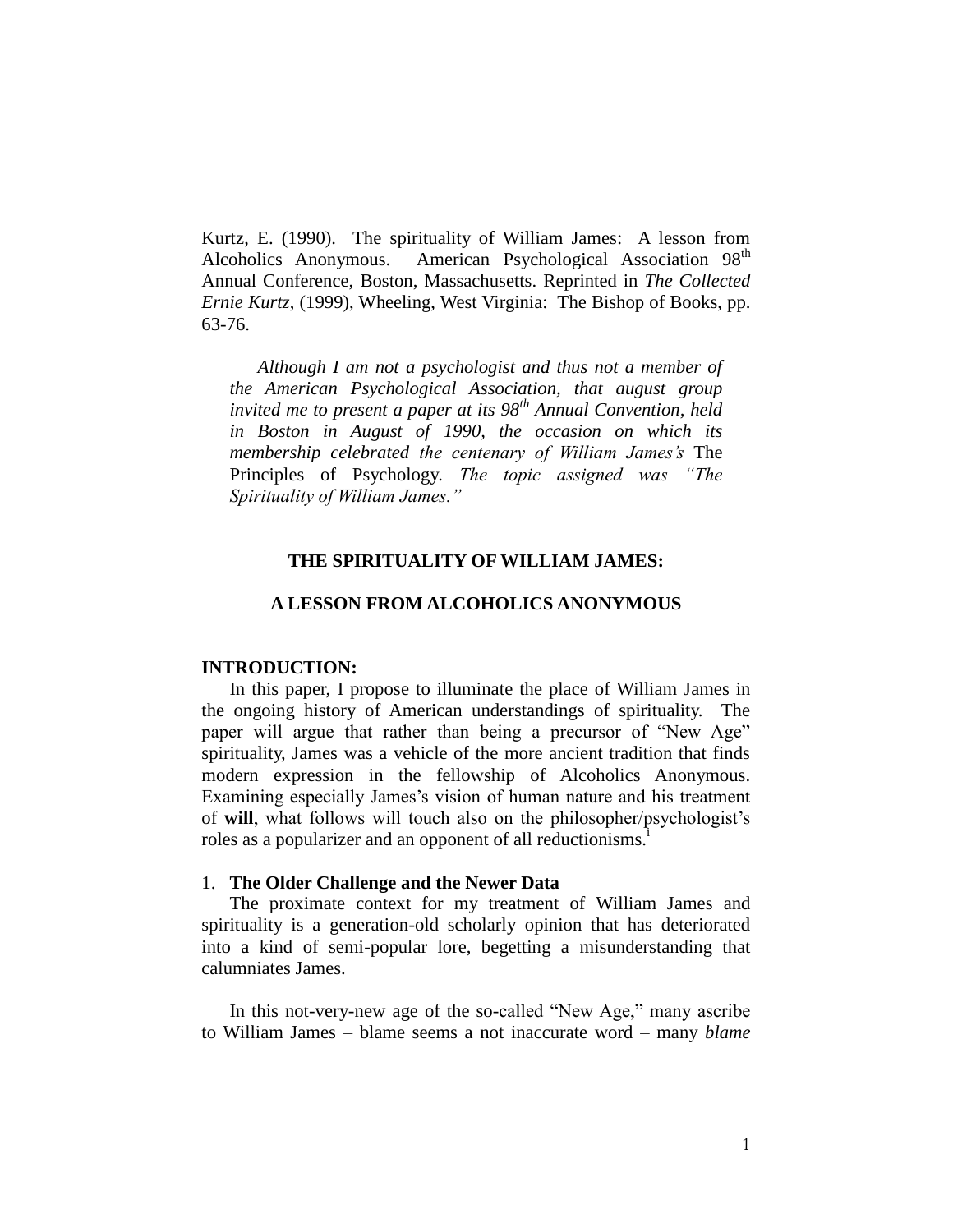William James for New Age ideas on "spirituality." Intriguing as this suggestion of James's continuing impact may be, recent developments demonstrate the need for caution. Popular spirituality has more than one face, and the attribution to William James of responsibility for its more bizarre manifestations is less than accurate.

Yet this is an understandable error: James's tolerance reveled in a breadth that included ample room for the bizarre, and our hero would no doubt have been more fascinated by New Age phenomena than am I. But there is a difference between tolerance of and *responsibility for*. My point is to deny the latter, and so it seems well to begin by looking at the indictment – as first leveled in 1965 by Donald Meyer, then repeated by William Clebsch in 1973, whose version was adopted by Gerald Myers in his 1986 biography of James.<sup>ii</sup>

The stage was set twenty-five years ago, with the treatment accorded James by Donald Meyer in his useful study of *The Positive Thinkers*.<sup>iii</sup> A detailed "Postscript" argues that William James was "the authority" for later generations of "positive thinkers." To the best of my knowledge, that interpretation was not disputed at the time; there seemed neither reason nor basis to do so. Nor did the observation by William Clebsch that "Nobody exerted a wider influence [than James] on the palliativepeddlers of twentieth-century American popular religion," an attribution accepted uncritically by Gerald E. Myers, awaken much comment, although with each repetition of the charge, the cultural context may be seen in hindsight more and more to have invited some sort of challenge.

Today's late-twentieth-century "palliative-peddlers," the instant gurus whose promotions dot the pages of such journals as *New Age* and *Gnosis*, continue, on occasion, to appeal to James. But claimed influence is not necessarily real impact, and just as "patriotism is the last refuge of the scoundrel," mention of William James has become the ultimate appeal of the religious nut (if I may be pardoned the use of that technical psychological term). With all due respect to two great students of the human condition, it seems somewhat sadly accurate to observe that most modern references to the religious insights of William James and Carl Jung signal fuzzy thought and a use of language that can be most charitably described as "singular."

\* \* \*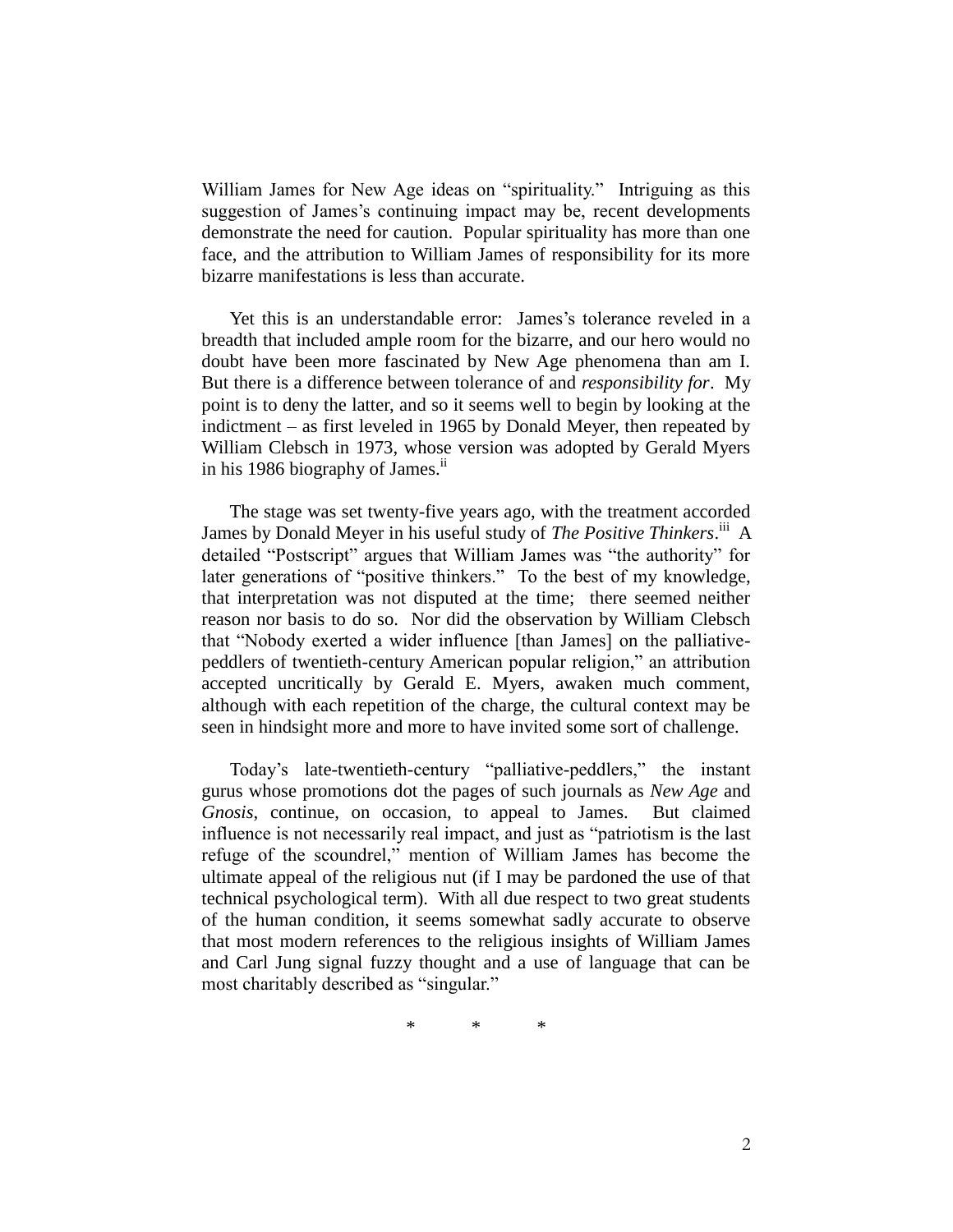This paper begs to differ with Professors Meyer and Clebsch and Myers, because more recent history suggests that the significance of William James in the area of spirituality lies in a very different direction. Like any "story," history is not over with until all the data  $-$  all the outcomes – are in. They never are "*all* in," of course, but later developments do help us better to understand earlier events. And the "spirituality" of the so-called "New Age," although accurately categorized as our era's manifestation of the hoary tradition of "mindcure" by "positive thinking," differs broadly and distinctly from another modern expression of a far more ancient tradition of spirituality, the one first articulated in modern form over fifty years ago by the Twelve-Step program of Alcoholics Anonymous.

If we would understand not only William James's ideas on spirituality but also his own spirituality, we need look not to the "New Age," nor to the proliferation of claimed offshoots of A.A., claims generally based solely on a sloppy concept of addiction: we must look to Alcoholics Anonymous itself. A.A.'s claim to have been influenced by William James, and specifically by its early members' reading of *The Varieties of Religious Experience*, rests on more solid ground. Alcoholics Anonymous came into being out of the Oxford Group, and James's *Varieties* appeared on that organization's list of "required reading" and was in fact read carefully by members who had difficulty accepting "the spiritual," a common difficulty with most alcoholics then as indeed also now.

### 2. **James on the Topic of Alcohol**

But that somewhat tenuous claim on William James is not the main reason behind A.A. co-founder Bill W.'s reference to him as "one of our founders." The reference is manifestly hyperbolic. What is striking, in fact, in A.A.'s advertence to James, is the almost studious ignoring, at least by Bill Wilson himself, of James's many mentions of alcohol, and **especially** in *Varieties*. Midway through that work, in describing the work of Jerry M'Auley's Water Street mission, James tosses off a footnote observation the absence of advertence to which in the literature of Alcoholics Anonymous is striking: "The only radical remedy I know for dipsomania is religiomania."iv

Most of the early members of Alcoholics Anonymous (like most of the later members) would have found that reference unwelcome: most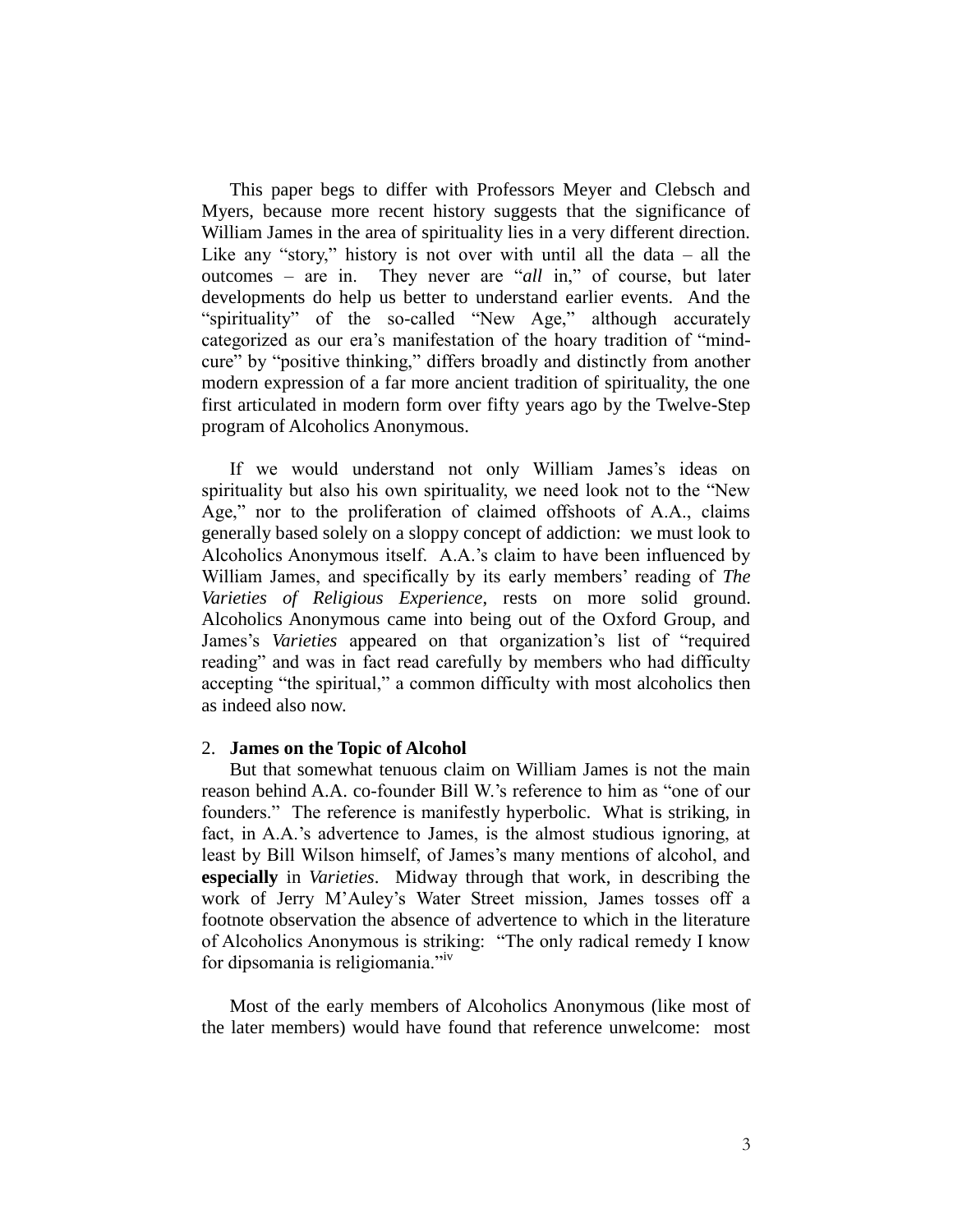alcoholics would rather be drunk than "religious." Nor is this the only "obvious" Jamesian passage ignored by A.A. members. James's direct treatment of alcohol and its use is rightly celebrated:

*The sway of alcohol over mankind is unquestionably due to its power to stimulate the mystical faculties of human nature, usually crushed to earth by the cold facts and dry criticisms of the sober hour. Sobriety diminishes, discriminates, and says no; drunkenness expands, unites, and says yes. It is in fact the great exciter of the Yes function in man. It brings its votary from the chill periphery of things to the radiant core. It makes him for the moment one with truth. Not through mere perversity do men run after it. To the poor and the unlettered it stands in the place of symphony concerts and of literature; and it is part of the deeper mystery and tragedy of life that whiffs and gleams of something that we immediately recognize as excellent should be vouchsafed to so many of us only in the fleeting earlier phases of what in its totality is so degrading a poisoning.*<sup>v</sup>

Surprising as this may be to some, such an understanding of the power of alcohol would not have been foreign to members such as A.A. co-founder Bill Wilson. In his brief correspondence with Dr. Carl Jung shortly before the psychiatrist's death, and in a far more lengthy exchange with a prominent Philadelphian who had been treated by Jung, Bill revealed a very Jamesian understanding of the affirming, even mystical place of alcohol in the lives of many drinkers who become alcoholics. There is, in fact, a profound similarity between James's description of his experimentation with nitrous oxide and Wilson's thoughts on his own explorations with the chemical popularly known as LSD, which enjoyed in the late 1950s a brief vogue among some scientists as a potential cure for alcoholism.<sup>vi</sup>

Let me be clear on the point here: there is no evidence that Wilson's understanding of the possible connections between mind-altering drugs and religious experience was drawn from James. Indeed, the bulk of evidence points in the direction of Bill being one of the few early members who did *not* read *Varieties* very thoroughly. Wilson may, of course, have picked up an awareness of William James's ideas on the topic in conversation (which is how Bill gained most of his knowledge: like James, he was an extraordinary listener). The point here is that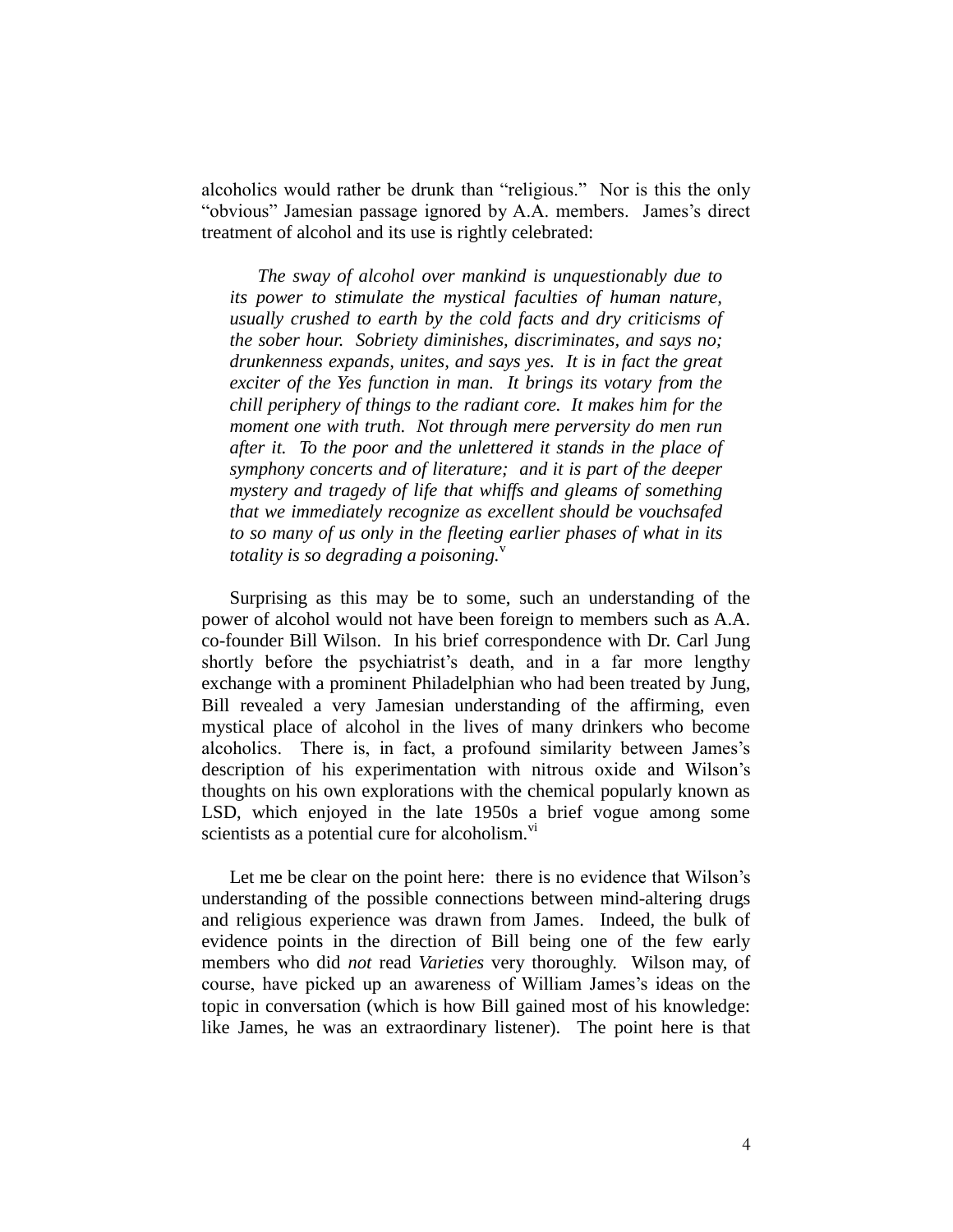although the affinities between Jamesian thought and A.A. understanding run far deeper, even some more superficial apparent discrepancies are only apparently discrepancies.<sup>vii</sup>

## **3. Main Direct Impact:**

## **"Spiritual" Taken Seriously and Unconventionally**

For facile references such as the James quotation on alcohol, although interesting, serve mainly to distract. Both James's main direct contribution to Alcoholics Anonymous, and the very different chief way in which A.A. practice illuminates James's own spirituality, are more substantial – and more subtle.

The main direct contribution of William James to Alcoholics Anonymous can be simply stated. William James, like Carl Jung, was a world-class intellectual who took religion seriously, declaring it in fact to be "the great interest of my life."<sup>viii</sup> More accurately, in the more modern vocabulary that their example encouraged, both Jung and James took *the spiritual* seriously, for neither was in any way a "conventional believer" in any traditional religion. They witnessed, if that term may be used here, to the possibility of being "spiritual rather than religious," which became a keynote claim and real conviction among Alcoholics Anonymous. That, quite simply – the openness to unconventional spirituality, the lived example that such was possible – was James's greatest direct contribution to Alcoholics Anonymous ix

Openness to the unconventional may also seem to characterize "New Age" spiritualities, but the deep conventionality of their all-tootraditional "positive thinking" approach is set in relief by another Jamesian animus that is itself clarified by the very different example of Alcoholics Anonymous. As Herbert Schneider has pointed out, James's revolt against "absolute" philosophical idealisms involved a refusal of all *gnosticisms* – a rejection of those approaches, ever re-current, that seek to find religious satisfactions in philosophy instead of exploring how metaphysics might need to be reconstructed in view of the facts of religious experience.<sup>x</sup> Albeit in very different language, the same animus informs Alcoholics Anonymous, to the constant chagrin of many and diverse professionals as well as New Agers.

#### 4. **Main Deep Point: Open to Dark Side of Being Human**

For here as in this next main point of my presentation this afternoon,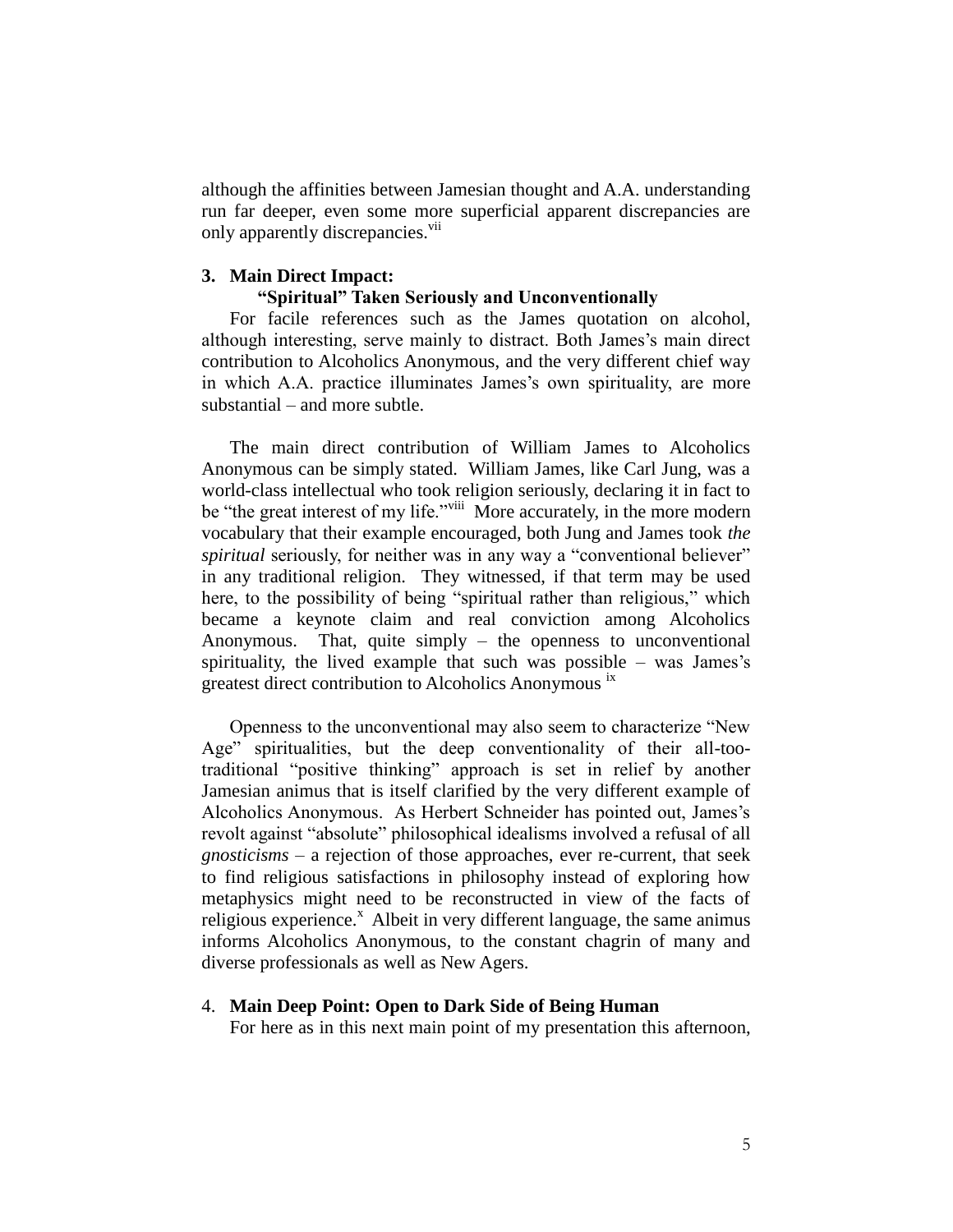my concern is less with the impact of William James on A.A. than how Alcoholics Anonymous illuminates James's spirituality. A.A. spirituality differs from "New Age" approaches precisely in its acceptance of the reality of "the dark side" of human experience. A.A. members, that is to say, in their embrace of the identity "sober alcoholic," accept in that vocabulary the reality that they are – in Jamesian terms – "sick souls." The thin spirituality of the New Age, on the other hand, is emphatically the religion of "healthy-mindedness."

Two key passages in co-founder Bill W.'s telling of A.A.'s story detail his debt to William James. Describing how he came to understand his own "spiritual experience," Wilson tells of reading in *Varieties* of "the great common denominators of pain, suffering, calamity. Complete hopelessness and deflation at depth," Bill read, "were almost always required." *Then* it was that "The significance of all this burst upon me. *Deflation at depth* – yes, that was *it*. Exactly that had happened to me."<sup>xi</sup>

Six months later, Wilson went on to record, after the total failure of all his efforts to sober up even one other drunk, his physician, Dr. William Duncan Silkworth, "again reminded" Bill "of Professor William James' observation that truly transforming spiritual experiences are nearly always founded on calamity and collapse."<sup>xii</sup> That insight, Wilson always felt, undergirded his first successful approach, a month later, in Akron, Ohio, to the person who would become A.A.'s other co-founder, Dr. Robert Holbrook Smith. Alcoholics Anonymous thus learned, from the very beginning, the importance of acknowledging "the dark side." The often echoed axiom "Remember When" combines with the repeated profession of the identification, "I am an alcoholic," to ensure embrace of identity as, in Jamesian terms, a "sick soul."

James, of course, identified *himself* as one of the "sick souls." "The constitutional disease from which I suffer," he once casually confided, "is what the Germans call *Zerrissenheit* or torn-to-pieces-hood."<sup>xiii</sup> William James knew the paradox, the two-sidedness of human nature and of human beings; knew the truth of the Islamic insight: "All sunshine makes a desert."<sup>xiv</sup>

What James termed "the religion of healthy-mindedness" is a vigorous, full-bodied, optimistic type of spiritual sensibility that sees nature as beneficent and God as intimately, affirmatively, related to all His creatures. Characterized by the "inability to feel evil," this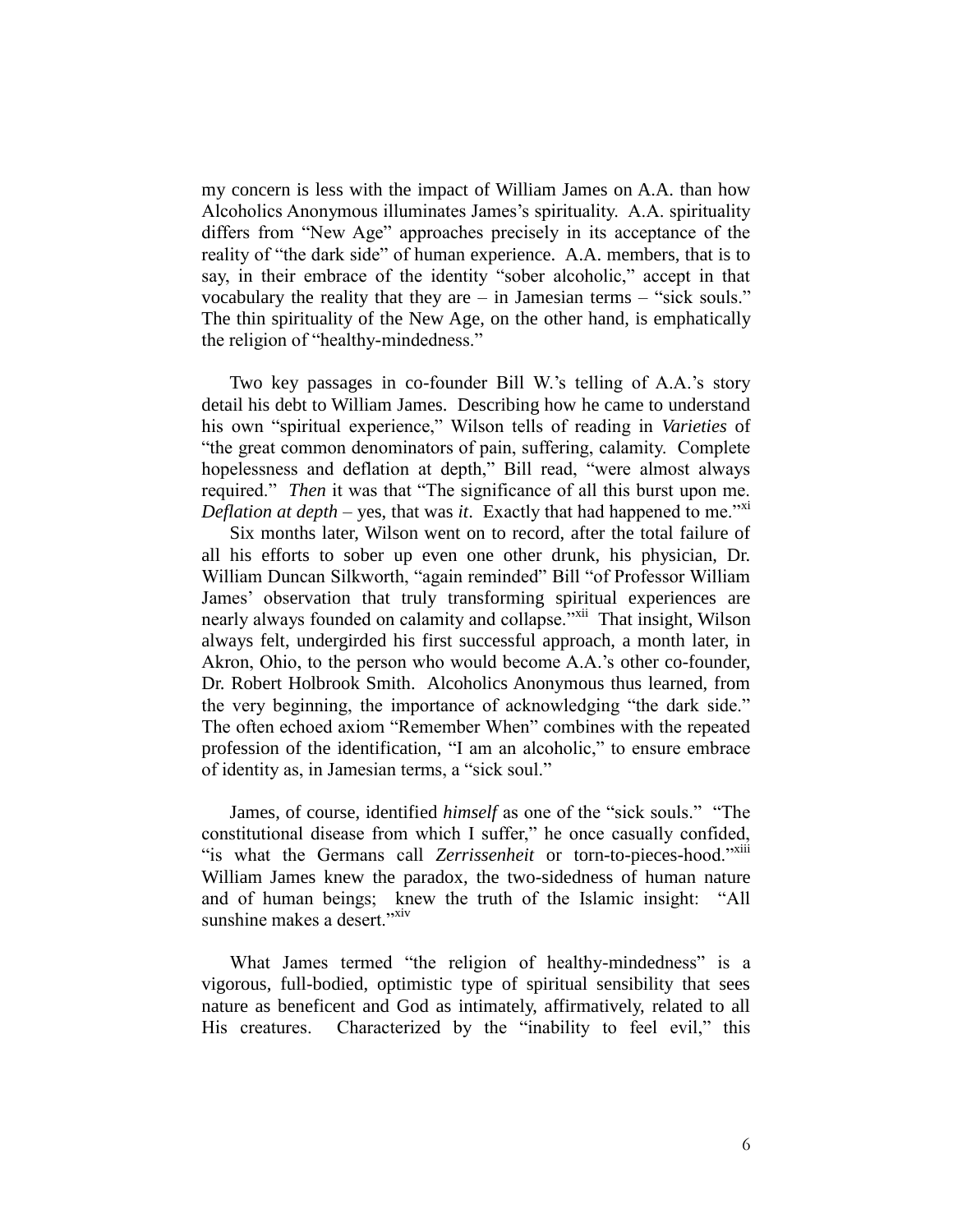spirituality "looks on all things and sees that they are good." This *is* the "simpler" view, and it is aptly captured by the spiritualities of the New Age. The problem with this uncomplicated affirmation of the goodness of creation, as James points out with an uncharacteristic restraint that perhaps reflects his own continuing tussles with "melancholy," is that it is bought at the cost of a certain amount of blindness to the reality of evil in life.

James's description of twice-born religion, the spirituality of the sick soul, runs far differently. These individuals remain ever aware of the sense of risk, danger, and pervasive moral evil running through the world. They are people possessed by a divided self – knowing an inner instability, tension, and conflict between the various elements of their lives.<sup>xv</sup> James's "sick-souled" express in vivid relief the traditional insight that the self of every human being is an unstable, even conflictual phenomenon. This is not a self about which to be glum, but it is a self that will find vacuous those philosophies that can be formulated on bumper-stickers and those theologies that can be encapsulated by smiley buttons. James may not be explicit about preferring such a self, but he is frank about the reason for his preference for such religions: they work better. "The completest religions would therefore seem to be those in which the pessimistic elements are best developed."<sup>xvi</sup>

And this is precisely the insight of Alcoholics Anonymous, the intuition that sets A.A. off from the New Age healthy-mindedness that sometimes claims to imitate it. Members of Alcoholics Anonymous identify themselves as alcoholics, even though they are sober. The acceptance, the insistence, on the identity, "sober alcoholic," both signals and teaches acceptance of the reality of human duality. What was new in the A.A. vision at its birth in 1935, the element of the A.A. vision that still confuses so many of the modern "once-born," is that one can be sober and yet still "alcoholic."

Alcoholics got well before Alcoholics Anonymous: they called themselves "ex-alcoholics," a wording that through borrowing crept into the first printings of A.A.'s own "Big Book." But that wording was excised – the *only* change of wording in what quickly became a kind of sacred text. It is the centrality of this vision, this very Jamesian vision, that more recent and very different spiritualities fail to grasp. The point, for "the spirituality of William James," is that James understood the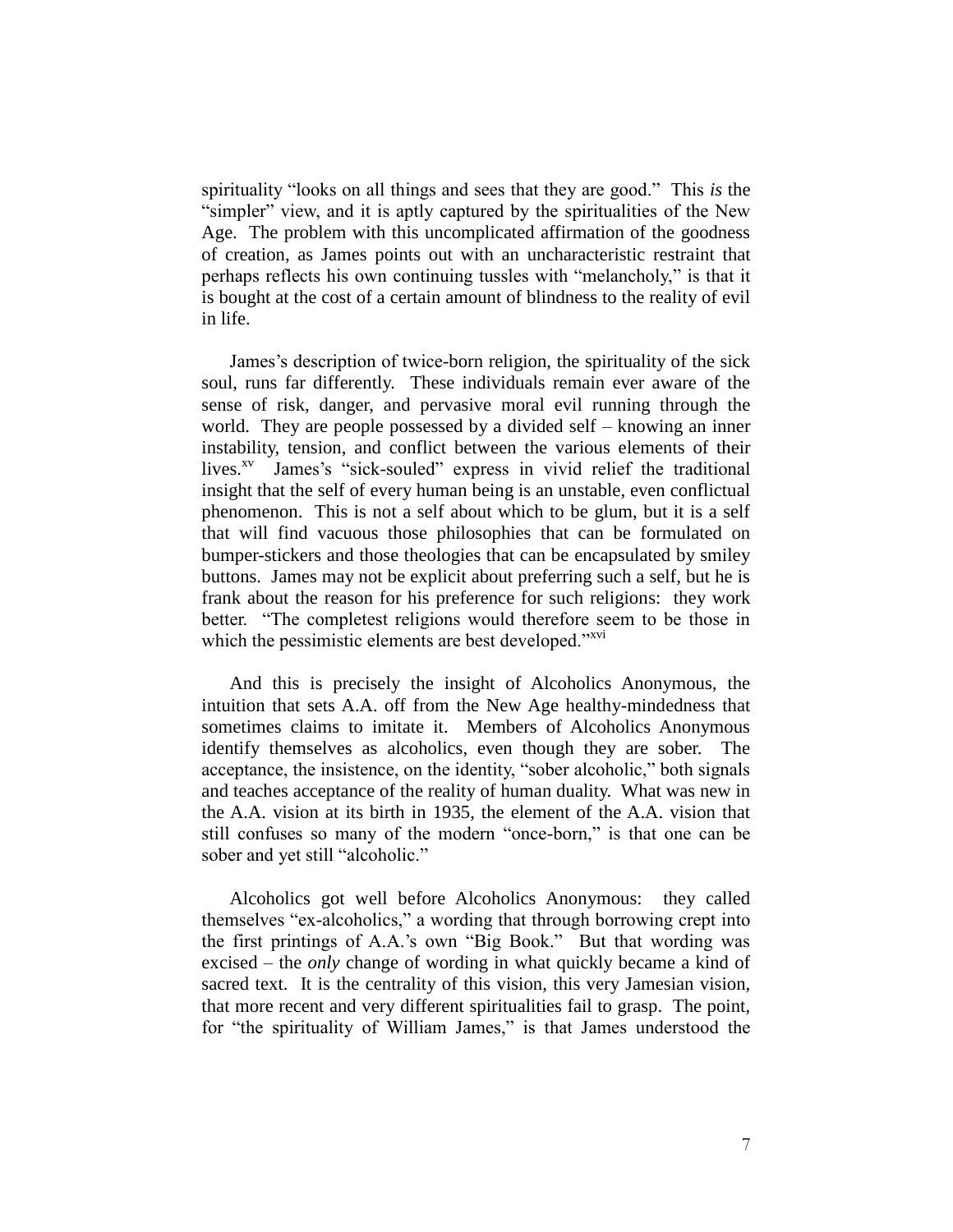highest levels of spirituality to emerge only from an honest confrontation with the evil in oneself and the world.<sup>xvii</sup>

## 5. **Tolerance and Open-mindedness as Flowing from This:**

From this central vision flow the related Jamesian points of tolerance, popularization, and opposition to reductionism, the last of which will also afford transition to a few final animadversions on the connections between Jamesian spirituality and his thought on will.

James's vaunted tolerance and open-mindedness were rooted in and sprang from precisely his awareness of human duality. And A.A.'s flows similarly: "Who can imagine one alcoholic judging another?!" Bill Wilson once queried, tongue only partly in cheek. For from the recognition of human duality flows the understanding that the line between good and evil, between brilliance and stupidity, runs not between nations or peoples or classes or individuals, but **through** each individual human being. James's key insight of *homo duplex* affords the only sure undergirding of true tolerance, of the capacity for that forgiveness that heals the *resentiment* named within Alcoholics Anonymous as "the number one offender" that "destroys more alcoholics than anything else."<sup>xviii</sup>

## **6. James as "Popularizer" and on "Reductionism"**

In William James's own life, as in the experience of most members of Alcoholics Anonymous, recognition and acceptance of the *mixed* human condition flowed into readiness to assume that everyone is teachable. To the scandal of some later philosophers and psychologists, James reveled in his role as popularizer. $\frac{\overline{x}}{1}$  Already as early as 1868, as Gerald Myers points out, James had "adopted the posture that would become his philosophical trademark – the middle term in a Hegelian triad, in this instance between academia and the populace." The Varieties of Religious Experience affords perhaps the best example; in it most explicitly, James "took religious experience to academics and philosophical interpretations of that experience to the people."<sup>xx</sup>

Not unrelated to James the popularizer was James the staunch adversary of all forms of reductionism. In decrying what he saw as a tendency to "medical materialism," William James was taking the larger stance of opposing all reducing of **any** reality to "nothing but." More than his explicitly labeled "Progressive" contemporaries, James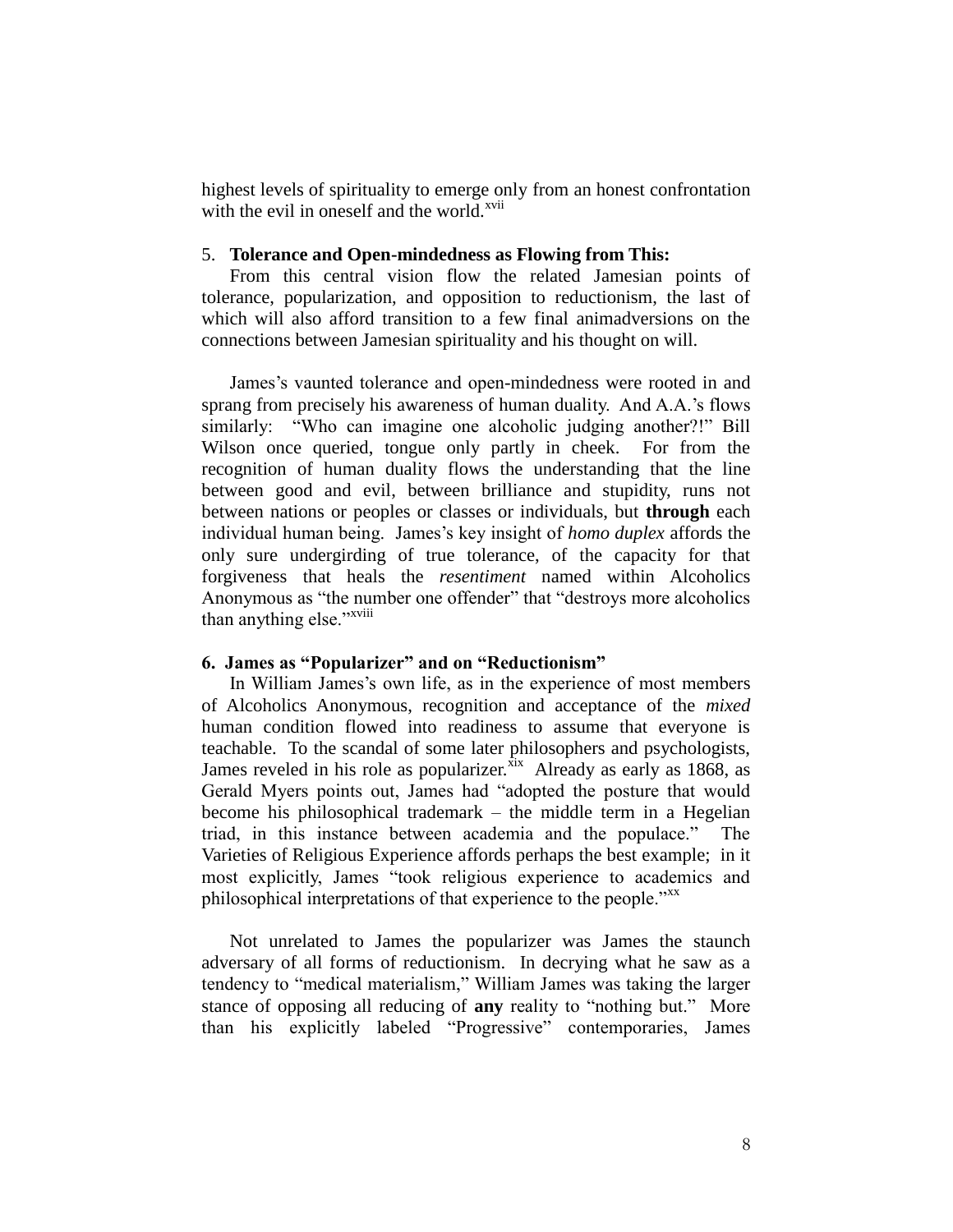recognized the anti-democratic implications of the nascent modernist tendency to identify the "hidden" with the real. This was, indeed, one reason for his wariness of the thought of Sigmund Freud.

For James, like the Progressives who gave us Prohibition, was a moralist; but unlike the Progressives and the Prohibitionists, he was a moralist who looked first to himself and those like him. As Gordon Allport observed, William James "wanted psychologists to confront the fundamental moral fact that by their own theories of human nature they have the power of elevating or degrading this same human nature. Debasing assumptions debase the mind; generous assumptions exalt the mind."<sup>xxi</sup>

For James, "health" was a term that took on full meaning only when placed in the context of broader concepts about the meaning of the good in ethical terms.<sup>xxii</sup> The key to William James as both "pluralist" and "pragmatist" is to be found in his insistence on looking **always** to the whole – a realization that should undergird especially any re-reading of "The Sentiment of Rationality." James's chief argument with W.K. Clifford concerned not the scientific approach as the criterion of "belief," but whether in its necessary activity of analysis and dividing up, science did not lose that contact with **the whole** that is necessary for ultimate credibility. And for James, "religious experience" was an undeniable part of "the whole life" actually lived by most people.

## **7. Divergence from "New Age" in "The Strenuous Mood"**

The Jamesian war on all forms of reductionism and "medical materialism" is important not least because it once again helps to distinguish between Jamesian insight and New Age distortions of that insight. There is a world of difference between tolerant openmindedness and the insipidness that flows from the absence of principles – and this is one of those Jamesian "differences that make all the difference." James's own vocabulary sometimes obscures this point. Coinages such as "The Gospel of Relaxation" may seem to suggest affinity with the New Age world-view, but those word usages came out of a context so different that it is in fact the opposite that is true. The most obvious divergence between Jamesian thought and the therapeutic narcissism of the New Age may be found in the philosopherpsychologist's lauding of the strenuous mood.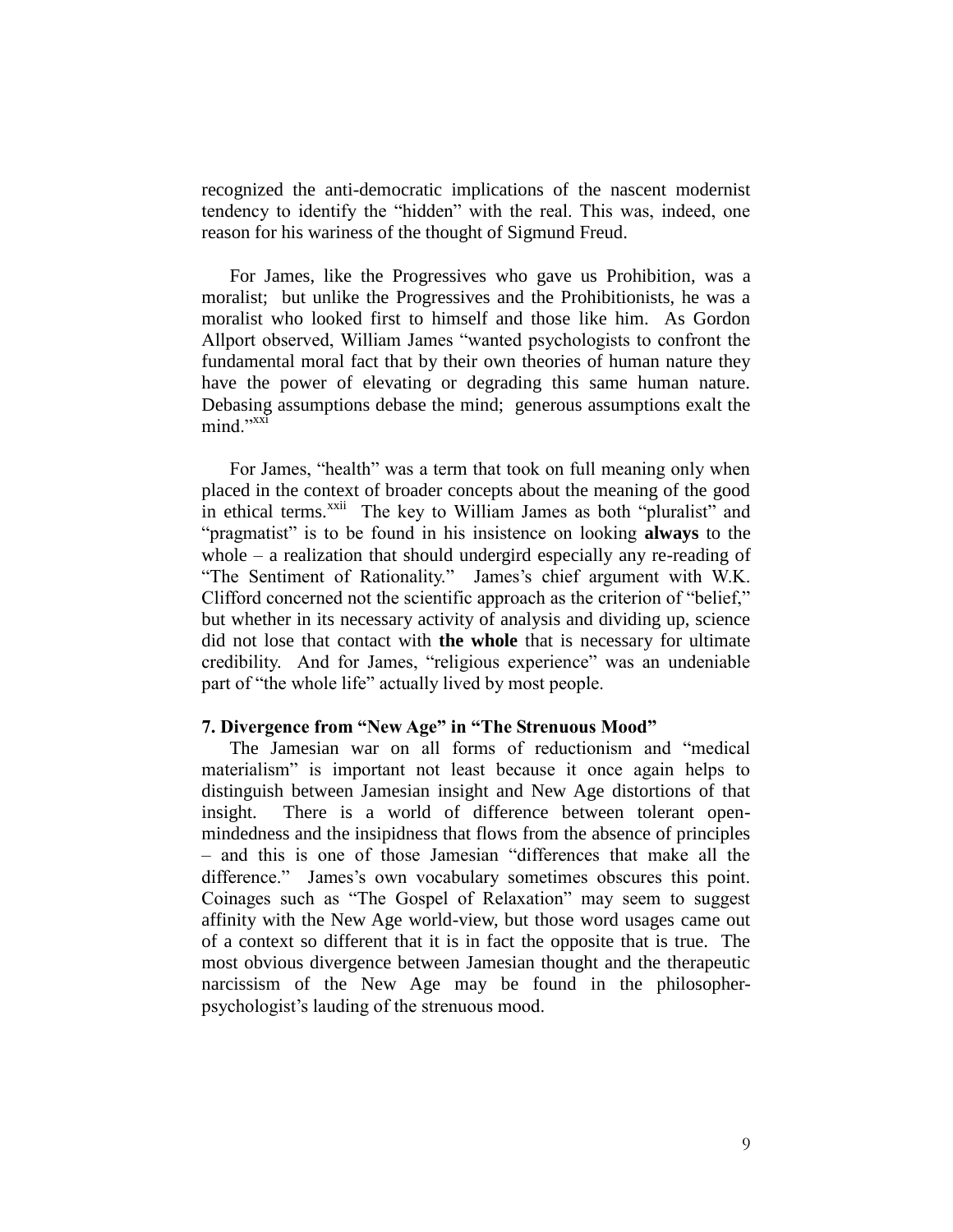James's "strenuous mood" was not the hardiness of Theodore Roosevelt, although our philosopher borrowed that contemporary vocabulary, which was truer to his purpose than would have been a less sanguine phrase. For as his treatment makes clear, James emphasized the "strenuous mood" as the opposite of the "easygoing mood" – the "laid back" attitude of "I don't care." James's "strenuous mood," then, involves not the blasé labeling of every inclination to responsibility a manifestation of "co-dependence," but urges precisely the opposite: a positive and active attitude of care – care for oneself, for one's family, for the wider community, for possible future communities that may extend beyond the limits of one's own individual life.<sup>xxiii</sup>

# **8. Will**

For the final point on William James and spirituality, and how Alcoholics Anonymous throws light on that spirituality, concerns a contribution as central as James's model of unconventional spirituality and his vision of *homo duplex* – his thought on *will*. As unwelcome a topic as may be "the spiritual" in academic psychological settings, the subject of will seems even less seemly. Yet William James knew the reality of human will, its possibilities and its limitations, and he expressed and lived that reality as well as any twentieth-century thinker, at least up to the time of the psychiatrist, Leslie Farber, the title of whose book of collected essays would surely have delighted James: *Lying,*  Despair, Jealousy, Envy, Sex, Suicide, Drugs, and the Good Life.<sup>xxiv</sup>

Central to James's treatment of will was his understanding of *attention*: although some of our behaviors may appear "determined," we shape that very "determination," for we can *choose* that to which we will attend, at least to the extent of naming it. William James knew the nature of obsession.<sup>xxv</sup> But even more powerful is his description of the "drunkard's" games of naming, in a passage that shows sufficient insight to qualify James posthumously as an alcoholism counselor, if not a member of Alcoholics Anonymous!

*How many excuses does the drunkard find when each new temptation comes! It is a new brand of liquor which the interests of intellectual culture in such matters oblige him to test; moreover it is poured out and it is sin to waste it; or others are drinking and it would be churlishness to refuse; or it is but to enable him to sleep, or just to get through this job of work; or it*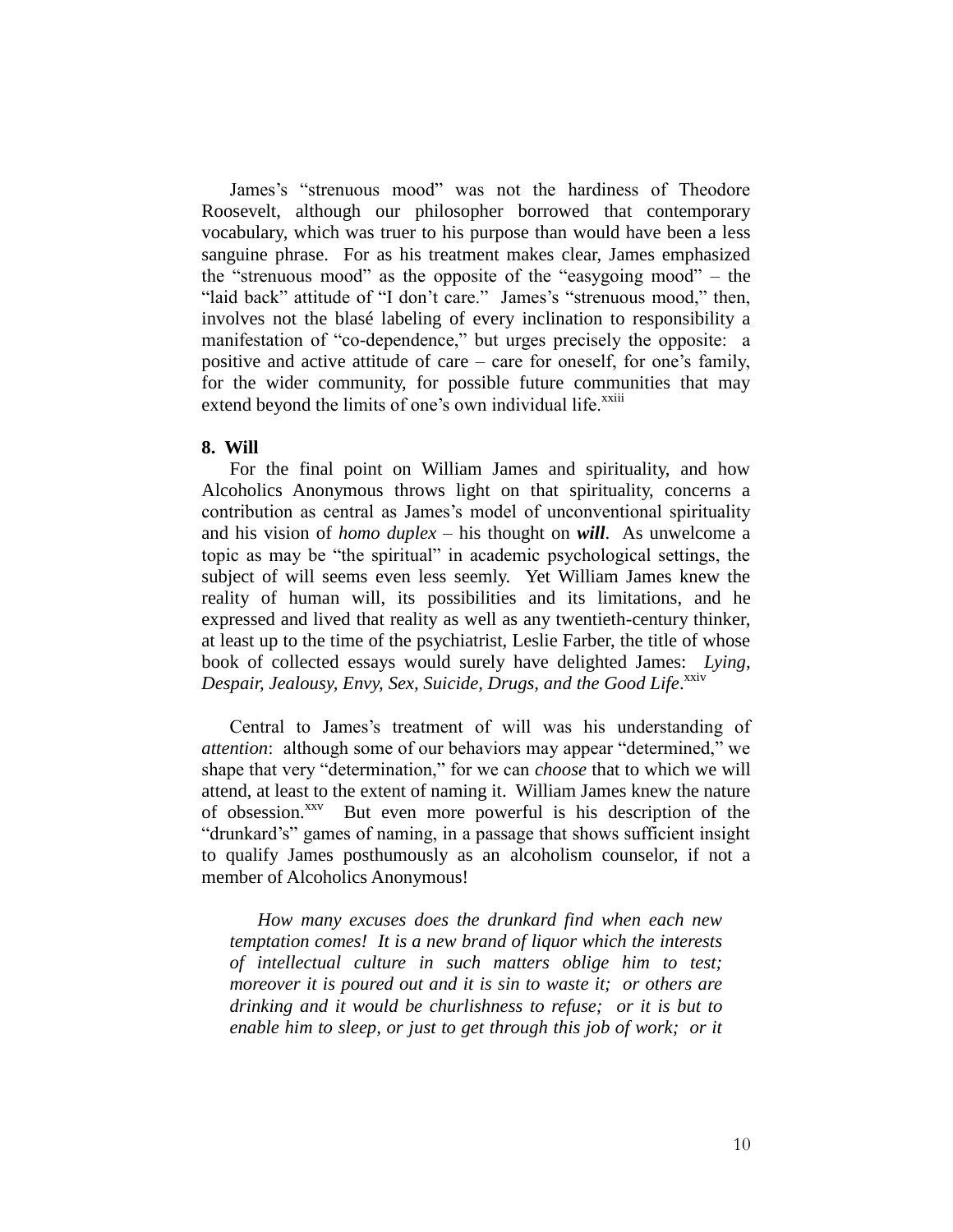*isn't drinking, it is because he feels so cold; or it is Christmasday; or it is a means of stimulating him to make a more powerful resolution in favor of abstinence than any he has hitherto made; or it is just this once, and once doesn't count, etc., etc., ad libitum – it is, in fact, anything you like except being a drunkard. That is the conception that will not stay before the poor soul's attention. But if he once gets able to pick out that way of conceiving, from all the other possible ways of conceiving the various opportunities which occur, if through thick and thin he holds to it that this is being a drunkard and is nothing else, he is not likely to remain one long. The effort by which he succeeds in keeping the right name unwaveringly present to his mind proves to be his saving moral act.*<sup>xxvi</sup>

As strikingly as reads that passage, this is not the moment to belabor *will*, nor indeed even to attempt to say anything further about James's spirituality itself. Rather, following the example of the many illustrative stories James used in *Varieties*, an example echoed in the A.A. practice of storytelling, let me conclude by summarizing will, spirituality, and I trust more in a well-known story about James, as told by Sigmund Freud.

The two men, Freud and James, met only once, at G. Stanley Hall's Clark University Conference in September of 1909, a conference attended also by Freud's student, Carl Gustav Jung, as well as by such American luminaries as James Jackson Putnam, Morton Prince, and Adolf Meyer. Later, in 1925, two years after his own first operation for the cancer that would ultimately kill him, Freud recalled the meeting and his most vivid memory of James:

*I shall never forget one little scene that occurred. [As we were walking, James] stopped suddenly, handed me a bag he was carrying and asked me to walk on, saying that he would catch me up as soon as he had got through an attack of angina pectoris which was just coming on. He died of that disease a year later; and I have always wished that I might be as fearless as he was in the face of approaching death.*<sup>xxvii</sup>

## **Conclusion**:

James's life and career attest that all explanation need not be reductive. James's point, in *Varieties* and "The Sentiment of Rationality" as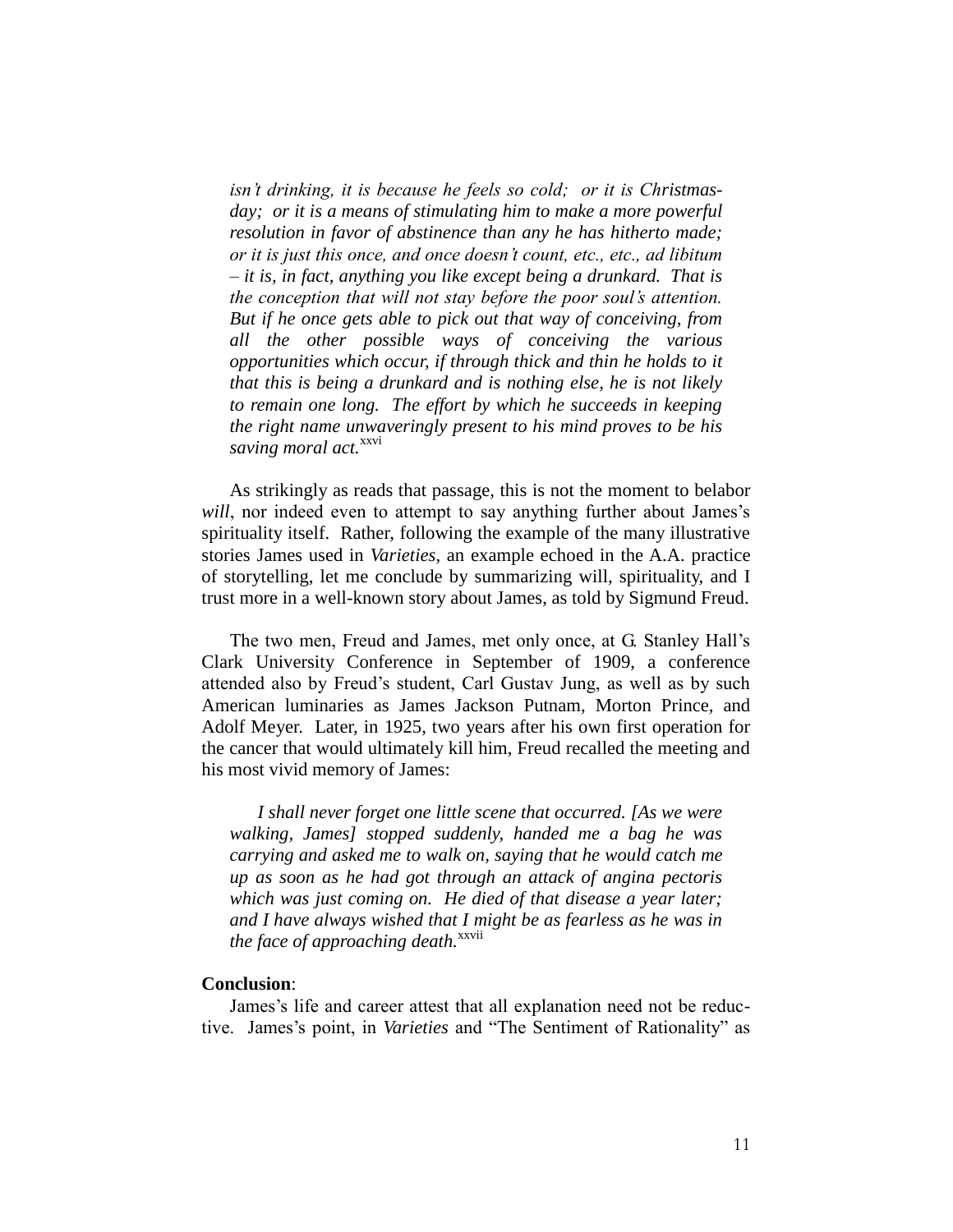well as *The Principles of Psychology*, was that *explanation* becomes flawed as a vehicle of understanding if we insist on making it the *only* vehicle of understanding. On the topic of "spirituality," William James was less scientist than artist. Art describes rather than explains, as both William James and the storytelling members of Alcoholics Anonymous knew. I hope that on the topic of James's own spirituality, I have succeeded in following that example in a way helpful to your understanding.

# **N O T E S**

 $\overline{a}$ 

v VRE, p. 297.

i Although I recognize that this presentation is occasioned by the centenary of William James's *The Principles of Psychology*, I will draw the majority of my argument from his *The Varieties of Religious Experience*, for I agree with Jacques Barzun that this later work is "Volume Three of the *Principles*": *A Stroll With William James* (New York: Harper & Row, 1983), p. 242.

ii

Gerald E. Myers, *William James: His Life and Thought* (New Haven, CT: Yale University Press, 1986), p. 607, cites William A. Clebsch, *American Religious Thought* (Chicago: University of Chicago Press, 1973), p. 153.

iii Donald Meyer, *The Positive Thinkers* (Garden City, NY: Doubleday, 1965).

iv VRE, p. 213, quoting, with apparent approbation, Samuel Hadley.

vi For James, *VRE*, p. 298; the best description of Wilson's taking of LSD, although it does not mention him by name, may be found in Aldous Huxley, *Moksha* (Los Angeles: J.P. Tarcher, Inc., 1977), ed. Michael Horowitz and Cynthia Palmer; on the scientific practice of the time, *cf*. the "Foreword" by Humphrey Osmond.

vii In a formulation offered by Jung in 1961, alcoholism and the use of other such chemicals represent an example of "*spiritus contra spiritum*" – a warring of "spirits against the Spirit" evident in the lives of many such chemical-users. William James shared the same insight, as the quoted and cited passages on alcohol and nitrous oxide make clear.

viii To the scandal of Morton White, who offers this information in a very different context in his *Science and Sentiment in America* (New York: Oxford University Press, 1972), p. 171, quoting Perry, TCWJ, vol.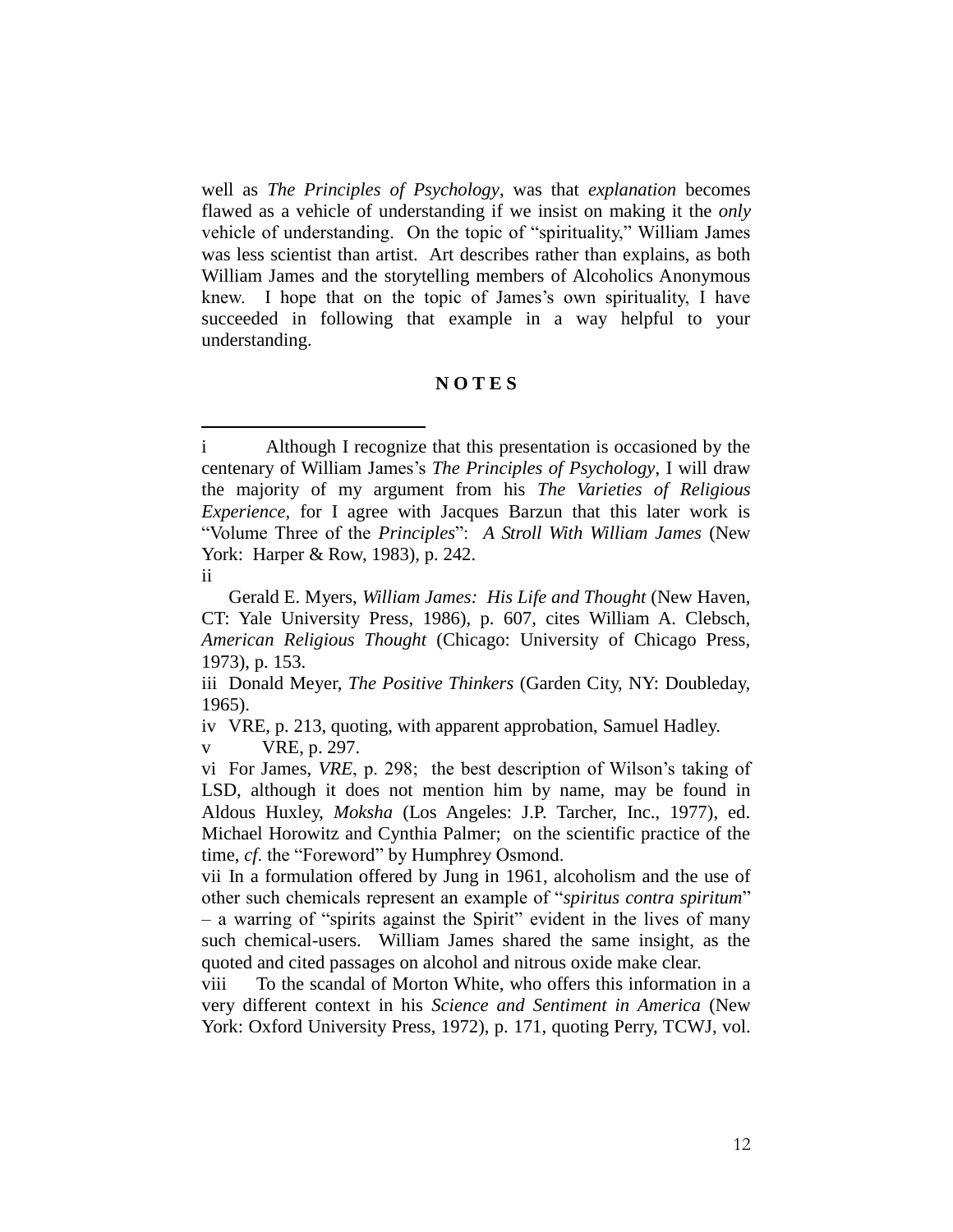-

ix On this aspect of James as not conventional in belief, *cf*. William Barrett, *The Illusion of Technique*, pp. 272 ff: "Among all the things that James says about religion he never speaks from within faith" – and Barrett goes on the explore the significance in a chapter titled, "The Faith to Will."

x Schneider is treating especially of the James of *A Pluralistic Universe, cf.* Herbert W. Schneider, "Varieties of Religious Experience Since William James," in Herbert W. Schneider (ed.), *Religion in Twentieth-Century America* (1952), pp. 173 ff.

xi *AACA*, p. 64.

xii *AACA*, p. 13.

xiii Perry, *The Complete William James*, vol. 2, p. 679.

xiv Harriott, John F.X., "The Aspirin Society," *The Tablet*, 244:2809, 334.

xv *Cf*. VRE, pp. 141, 126, 135.

xvi

VRE, p. 139.

xvii Meyer, p. 321, does seem to grasp this, noting that "James made no less an assertion of human values than did liberalism, but he registered the decisive point . . . : if human values were to count for anything, they had to endure fear with strength for experiencing the nonhuman and inhuman, subconscious depths and unmeasured transcendencies. . . . James's orientation was similar to . . . Dostoevski's portrait of the saint as one with the most profound awareness of evil."

xviii VRE, p. 141: "The psychological basis of the twice-born character seems to be a certain discordancy or heterogeneity in the native temperament of the subject, an incompletely unified moral and intellectual constitution." In the recent literature, this aspect has been most helpfully treated by Don S. Browning, *Pluralism and Personality: William James and Some Contemporary Cultures of Psychology* (Cranbury, NJ: Associated University Presses, 1980); the quotation on "resentment" is from *Alcoholics Anonymous*, p. 64.

xix Among those scandalized, Morton White, who relates this specifically to James's interest in religion.

xx Myers, p. 464.

xxi Quoted by Browning, *Pluralism and Personality*, pp. 33-34.

xxii Browning, p. 27.

xxiii *Cf*. Browning, pp. 41 ff., for a fuller treatment of this point,

<sup>1,</sup> p. 165.